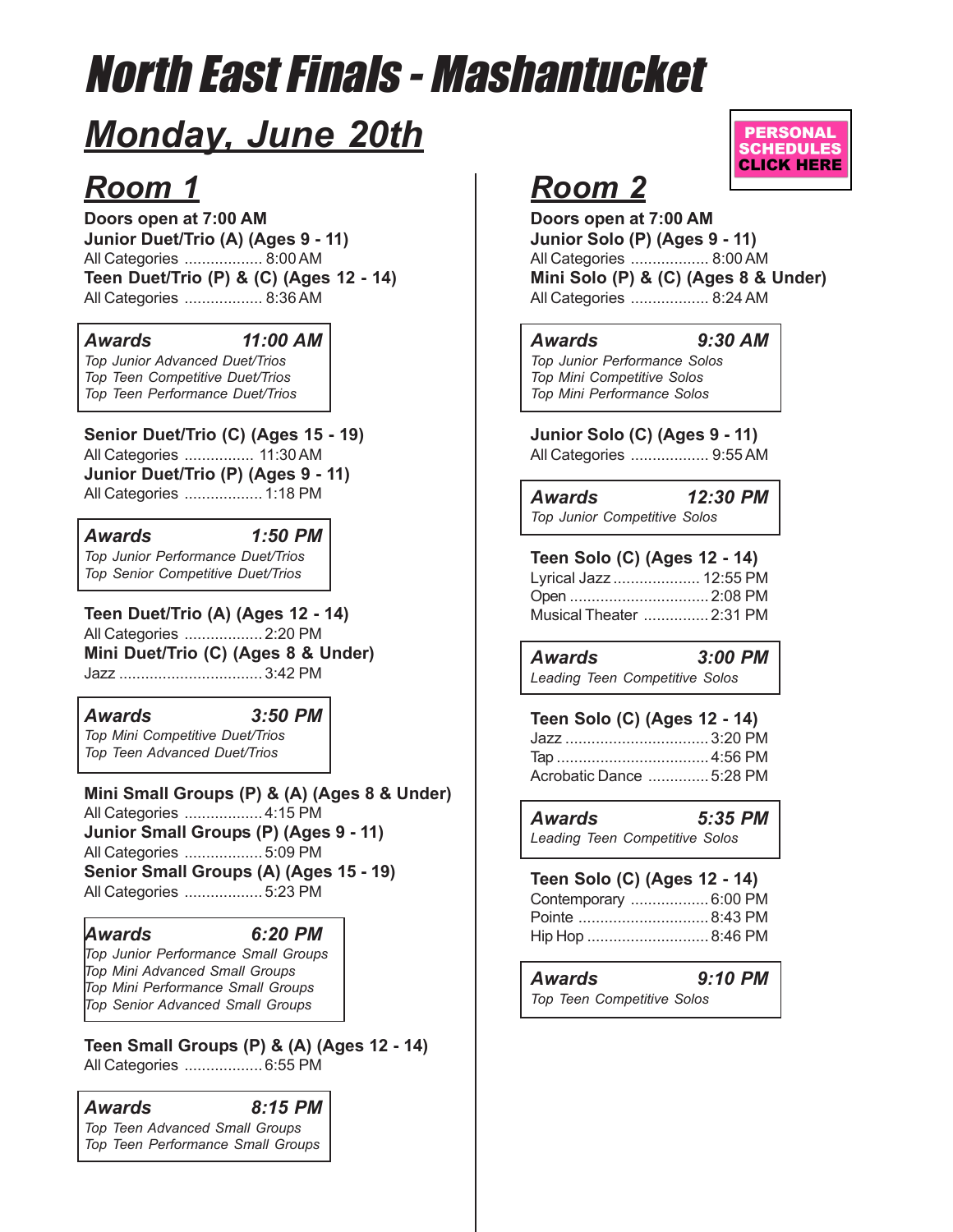# North East Finals - Mashantucket

# *Tuesday, June 21st*

# *Room 1*

**Doors open at 7:00 AM Senior Duet/Trio (A) (Ages 15 - 19)** All Categories .................. 8:00 AM **Mini Duet/Trio (P) (Ages 8 & Under)** All Categories .................. 8:59 AM **Junior Duet/Trio (C) (Ages 9 - 11)** All Categories .................. 9:22 AM

### *Awards 10:40 AM*

*Top Adult Advanced Duet/Trios Top Junior Competitive Duet/Trios Top Mini Performance Duet/Trios Top Senior Advanced Duet/Trios*

**Mini Duet/Trio (A) (Ages 8 & Under)** All Categories ................ 11:10 AM **Junior Large Groups (C) (Ages 9 - 11)** All Categories ................ 11:23 AM **Teen Large Groups (A) (Ages 12 - 14)** All Categories ................ 12:31 PM

### *Awards 1:05 PM*

*Top Junior Competitive Large Groups Top Mini Advanced Duet/Trios Top Teen Advanced Large Groups Jr Lg/Super America Loves to Dance Award Groups*

**Junior Small Groups (C) (Ages 9 - 11)** All Categories .................. 1:40 PM **Teen Super Groups (A) (Ages 12 - 14)** Jazz ................................. 3:42 PM

### *Awards 3:50 PM*

*Top Junior Competitive Small Groups Top Teen Advanced Super Groups Junior Small America Loves to Dance Award Groups*

**Junior Small Groups (A) (Ages 9 - 11)** All Categories .................. 4:25 PM **Teen Small Groups (C) (Ages 12 - 14)**

All Categories .................. 4:52 PM **Junior Large Groups (A) (Ages 9 - 11)** All Categories .................. 7:31 PM

### *Awards 8:10 PM*

*Top Junior Advanced Large Groups Top Junior Advanced Small Groups Top Teen Competitive Small Groups Teen Small America Loves to Dance Award Groups*

# *Room 2*

**Doors open at 7:00 AM Teen Solo (P) (Ages 12 - 14)** All Categories .................. 8:00 AM **Mini Solo (A) (Ages 8 & Under)** All Categories .................. 8:38 AM **Senior Solo (P) (Ages 15 - 19)** All Categories .................. 9:34 AM

### *Awards 10:05 AM*

*Top Mini Advanced Solos Top Senior Performance Solos Top Teen Performance Solos*

**Senior Solo (C) Pt 1 (Ages 15 - 19)** All Categories ................ 10:30 AM

*Awards 12:15 PM Leading Senior Competitive Solos*

**Senior Solo (C) Pt 2 (Ages 15 - 19)** All Categories. ............... 12:45 PM

*Awards 3:00 PM Leading Senior Competitive Solos*

**Senior Solo (C) Pt 3 (Ages 15 - 19)** All Categories .................. 3:30 PM

*Awards 5:45 PM Leading Senior Competitive Solos*

**Senior Solo (C) Pt 4 (Ages 15 - 19)** All Categories .................. 6:20 PM

*Awards 8:40 PM Top Senior Competitive Solos*

## **Graduating Seniors:**

Tuesday, June 21st is SENIOR DAY.

All graduating seniors are invited to enjoy the **Teacher Hospitality Suite** all day long!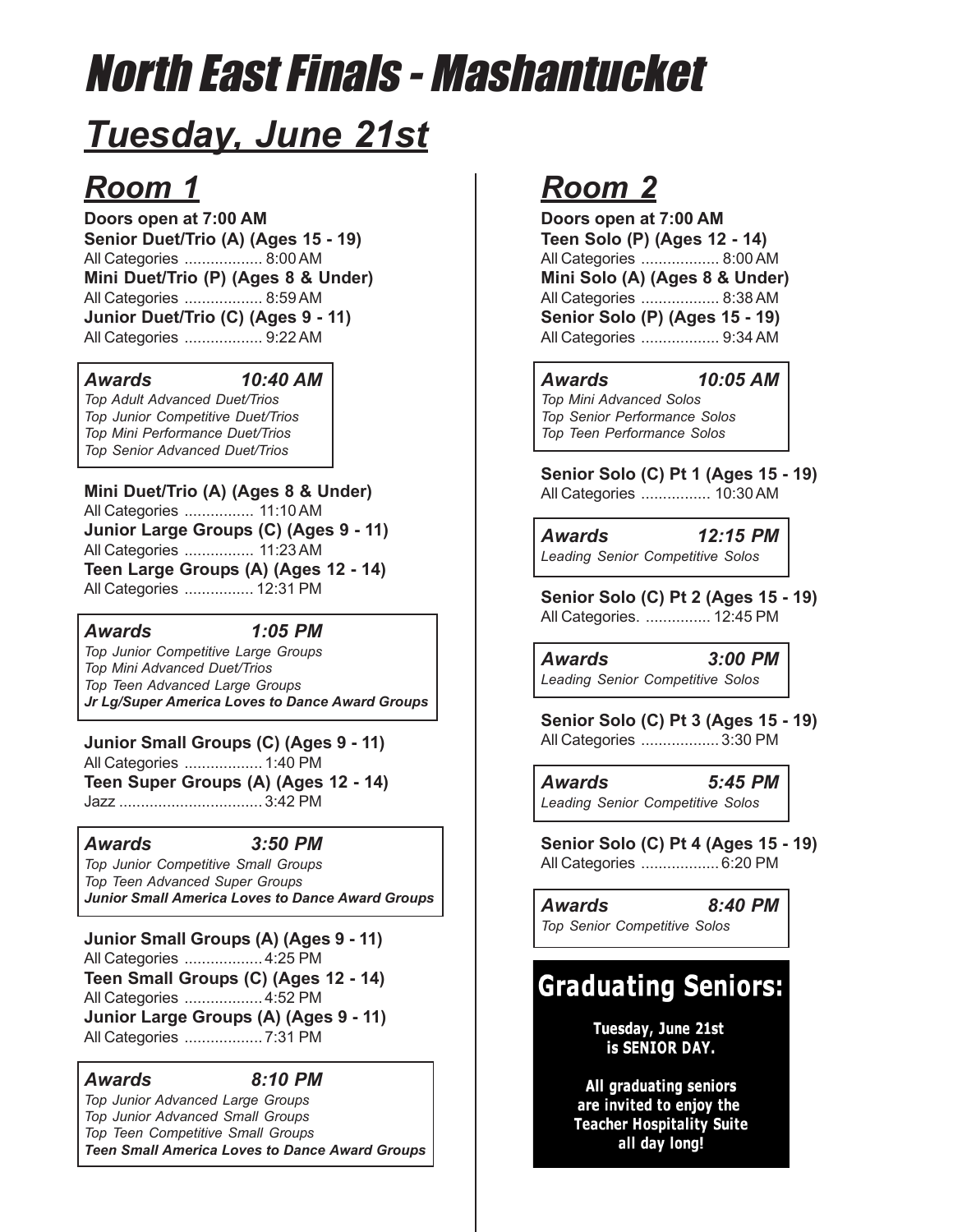# North East Finals - Mashantucket

# *Wednesday, June 22nd*

## *Room 1*

**Doors open at 7:00 AM Mini Small Groups (C), Mini Large Groups (P)** All Categories .................. 8:00 AM **Teen Large Groups (C) (Ages 12 - 14)** All Categories .................. 8:34 AM

### *Awards 10:35 AM*

*Top Mini Competitive Small Groups Top Mini Performance Large Groups Top Teen Competitive Large Groups Mini Small America Loves to Dance Award Groups*

### **Mini Large Groups (A),**

**Senior Small Groups (C)**

All Categories ................ 11:10 AM

### *Awards 1:25 PM*

*Top Mini Advanced Large Groups Top Senior Competitive Small Groups Senior Small America Loves to Dance Award Groups*

### **Senior/Teen Super Groups (C) (Ages 12 - 19)**

All Categories .................. 2:00 PM

### *Awards 2:50 PM*

*Top Senior Competitive Super Groups Top Teen Competitive Super Groups Teen Lg/Super America Loves to Dance Award Groups*

### **Teen Large Groups (P) (Ages 12 - 14)**

Tap ................................... 3:25 PM **Senior Large Groups (Ages 15 - 19)**

All Categories .................. 3:28 PM

### *Awards 5:10 PM*

*Top Senior Large Groups Top Teen Performance Large Groups Sr Lg/Super America Loves to Dance Award Groups*

*PRODUCTIONMANIA! 5:40 PM*

*Awards 7:20 PM PRODUCTIONMANIA! CHAMPIONS*

*Teacher America Loves to Dance Awards Meeting 7:45 PM*

## *Room 2*

**Doors open at 7:00 AM Junior Solo (A) (Ages 9 - 11)** All Categories .................. 8:00 AM

*Awards 9:25 AM Top Junior Advanced Solos*

**Senior Solo (A) Pt 1 (Ages 15 - 19)** All Categories .................. 9:55 AM

*Awards 12:10 PM Leading Senior Advanced Solos*

**Senior Solo (A) Pt 2 (Ages 15 - 19)** All Categories ................ 12:35 PM **Teen Solo (A) Pt 1 (Ages 12 - 14)**

All Categories .................. 1:39 PM

*Awards 3:35 PM Top Adult Advanced Solos Top Senior Advanced Solos*

*Leading Teen Advanced Solos*

### **Teen Solo (A) Pt 2 (Ages 12 - 14)**

All Categories .................. 4:00 PM

*Awards 5:30 PM Top Teen Advanced Solos*

## **For Studio Owners:**

At the Teachers' Hospitality Suite

**Drawing for a Custom Showstopper Prize** that was Specially made for our 44th Showstopper **Anniversary Celebration!** 

We will give the prize away right after the 2:50 pm Awards on Wednesday to a **Studio Owner in the Teacher Hospitality Suite.** 

You must be present to win.